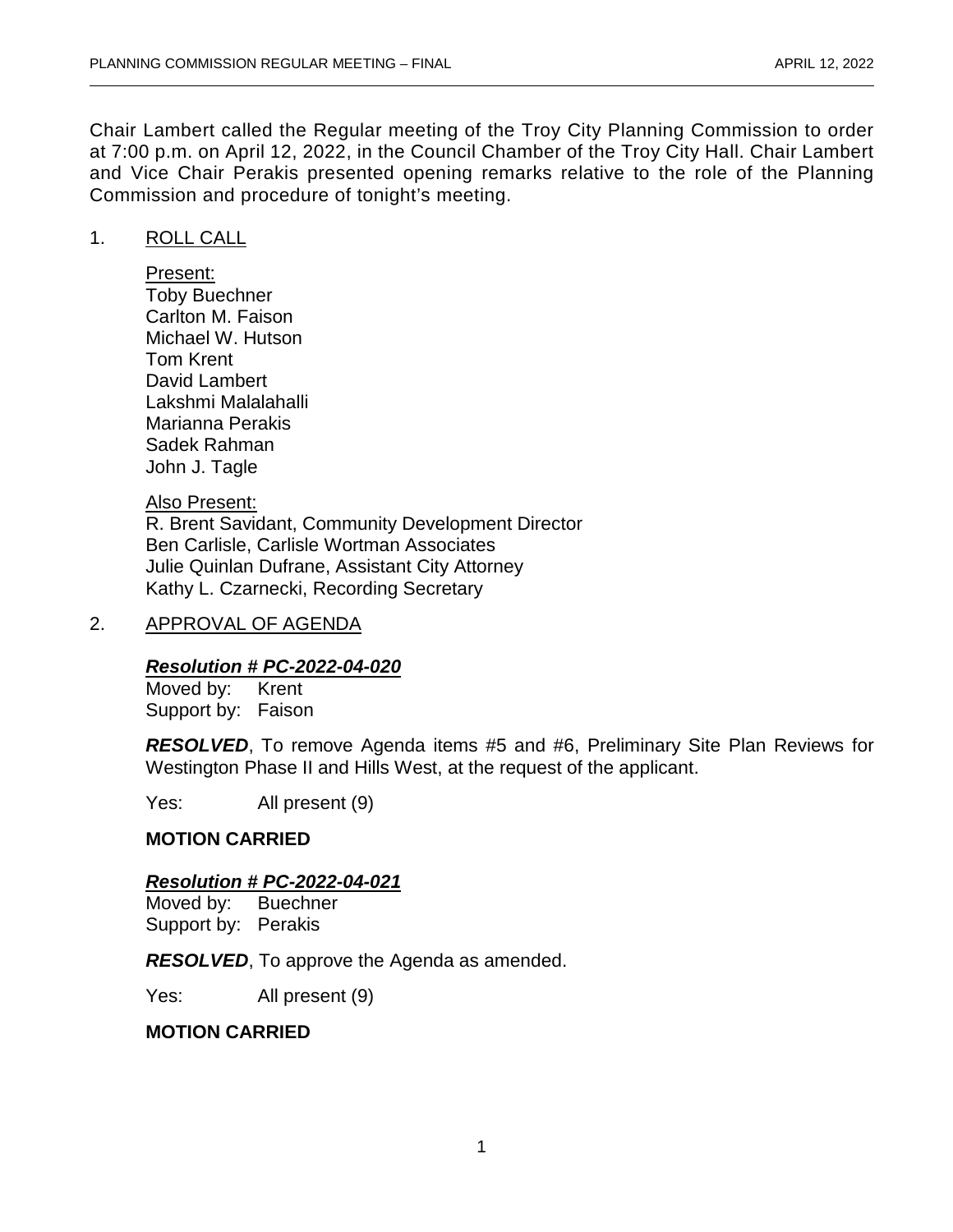3. APPROVAL OF MINUTES – March 22, 2022

## *Resolution # PC-2022-04-022*

Moved by: Malalahalli Support by: Hutson

*RESOLVED*, To approve the minutes of the March 22, 2022 Regular meeting as submitted.

Yes: Buechner, Faison, Hutson, Krent, Lambert, Malalahalli, Perakis, Rahman Abstain: Tagle

#### **MOTION CARRIED**

4. PUBLIC COMMENT – For Items Not on the Agenda

There was no one present who wished to speak.

*(Agenda items #5 and #6 removed from the Agenda. Refer to Resolution #PC-2022-04-020)*

# **OTHER ITEMS**

7. PUBLIC COMMENT – For Items on the Agenda

There was no one present who wished to speak.

#### 8. PLANNING COMMISSION COMMENT

Mr. Carlisle addressed the first meeting of the Neighborhood Nodes subcommittee. He shared that the subcommittee reviewed the intent of the Neighborhood Nodes section in the Master Plan and nine neighborhood nodes, parcel by parcel. Mr. Carlisle said the subcommittee would review the remaining neighborhood nodes at their second meeting on April 13, and that a third meeting would be scheduled to prepare a summary of their conclusions and recommendations which would be presented to the Planning Commission.

Mr. Savidant addressed the effectiveness of a subcommittee and noted the committee accomplished a lot in their 3-hour meeting. He told Board members to expect significant changes to the intent of the Neighborhood Nodes section in the Master Plan. Mr. Savidant announced the subcommittee meetings are open to the public and one can speak during the public comment section of the agenda.

Chair Lambert said the subcommittee findings will ultimately come before the Planning Commission for a collective decision.